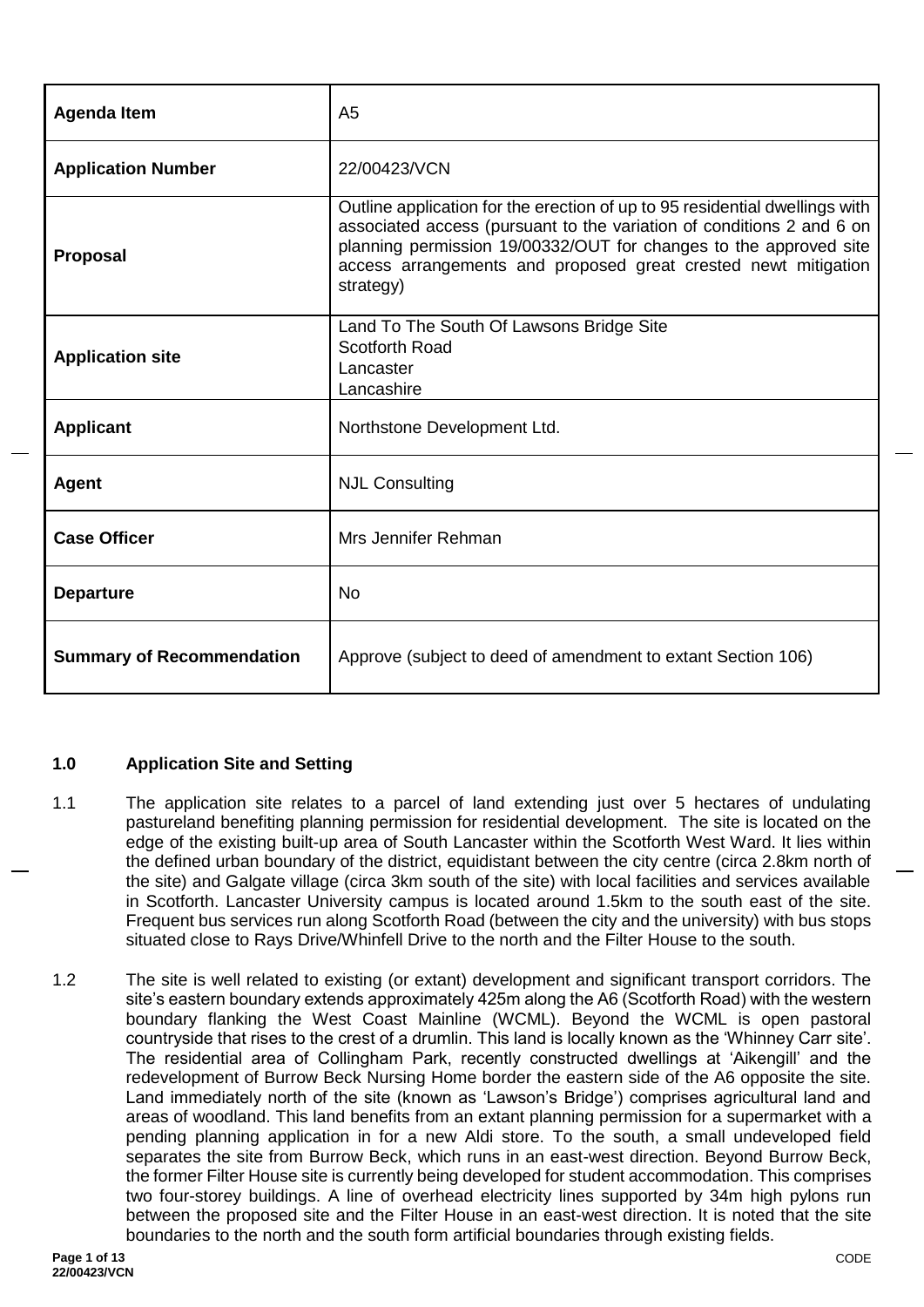- 1.3 The site is an attractive, undulating greenfield site bound by mature hedgerows and protected trees to the east and western boundaries with a distinctive woodland copse in the southern section of the site. Site levels range from circa 42m Above Ordnance Datum (AOD) in the north- eastern corner of the site, falling to circa 34m AOD in the south-western corner. The site is almost at grade with the A6 at the far north-eastern and south-eastern points. The intervening land sees the site markedly below the level of the A6 separated by a vegetated embankment. The WCML is elevated above the site for most of the western boundary, save for the northern section where the site rises steeply from the railway line.
- 1.4 The site straddles flood zones 1, 2 and 3 with the southern tip located within flood zone 3b. Flood zone 2 covers all of the southern half of the site and the along the western edge of the site with the north-eastern half of the site situated within flood zone 1. There are small pockets within the site (mainly along the eastern edge of the site) at risk from surface water flooding (1 in 30 year and 1 in 100 year events). The extant consent involves significant earthworks to address the flood risk constraints of the site.
- 1.5 The site falls within the Lancaster South Broad Location for Growth (BLG) designation within the Local Plan, but is not allocated for any specific land use at this stage.

#### **2.0 Proposal**

- 2.1 Northstone Development Ltd ('the applicant') have submitted an application under Section 73 of the Town and Country Planning Act to vary conditions 2 and 6 of the extant outline planning permission (ref: 19/00332/OUT) for the erection of up to 95 dwellings and associated access.
- 2.2 Specifically, the applicant seeks to vary condition 2 to substitute the approved access drawing with an alternative access drawing, proposing a reduced and rationalised junction arrangement to serve the scale of the approved development. Condition 6 shall be varied to remove reference to the approved Great Crested Newt Strategy (dated 8<sup>th</sup> July 2019) and proposals for the translocation of GCNs on site, with details of a new GCN Mitigation Strategy to be included as part of the overall Biodiversity and Landscape Mitigation and Management Plan. The new GCN Mitigation Strategy will be based on the District Level Licence. The applicant also proposes to insert into condition 6 a 'scheme of measures to protect protected species from accidental damage or harm during the construction process'.
- 2.3 The applicant's proposed variations to the affected conditions read as follows (*strikethrough marks removal of existing wording and bold text marks new insertions):*

#### **Condition 2**

The development hereby permitted shall be carried out in accordance with the submitted approved plans:

- Location Plan Dwg No: 100 Rev A dated 23.03.2019
- Development Parameters Dwg No: ID40627-001 dated 15.02.2019
- Proposed Access Plan Dwg NO: 18-262-TR-007 Rev A dated 05.03.2019 **21/469/SKH/004 Rev F**

In particular, the built development shall be limited to the area marked as 'Development Area' on the approved Parameters Plan. Except for the above referenced plans, all the details indicated on the other drawings submitted shall be regarded as illustrative only and are not approved as part of the application.

Reason: In the interests of good design, securing development that is well-related with the existing settlement and in the interests of the visual amenity of the area.

*NB: During the determination period, the access drawing has been updated to reflect discussions held with the local highway authority. Drawing number 21/469/SKH/004 Rev F has superseded 21/469/SKH/004 Rev D (which was originally proposed).* 

#### 2.4 **Condition 6**

No development shall commence, except for any Advance Infrastructure and Enabling Works approved pursuant to Condition 3, until a Biodiversity and Landscape Mitigation and Management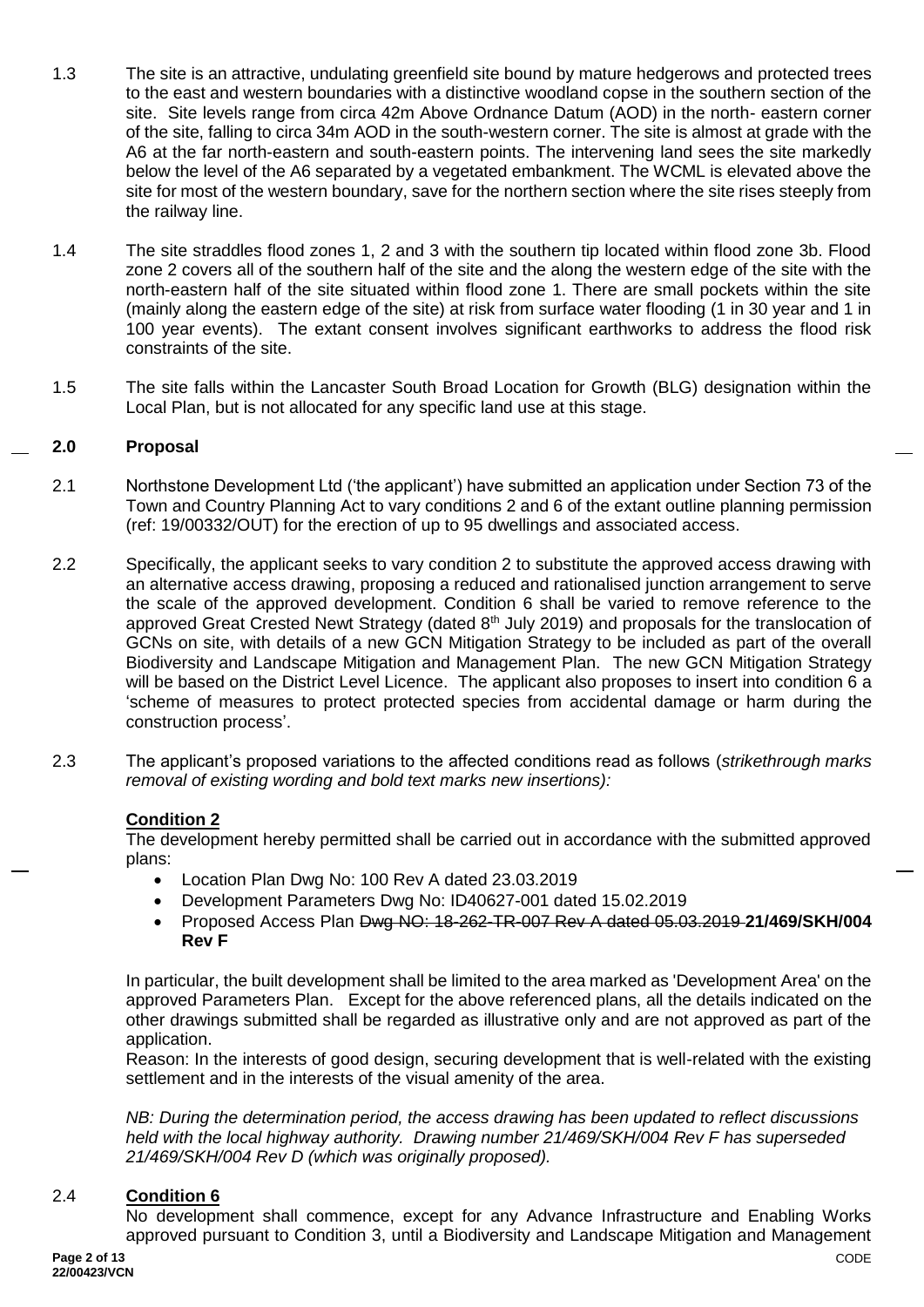Plan (BLMMP) has been submitted to and approved in writing by the local planning authority, including a timetable for the implementation of the approved mitigation and enhancement measures. The BLMMP shall be based on the mitigation and enhancement measures set out in the submitted Ecological Appraisal (February 2019), the Great Crested Newt Mitigation Strategy (8th July 2019) and the adopted Habitat Regulation Assessment and Appropriate Assessment and must include the following:

- No works to trees or shrubs shall occur or earth works commence between the 1st March and 31st August in any year unless it is confirmed by a suitably qualified ecologist and such is agreed in writing by the Local Planning Authority, that the area of works does not support nesting birds;
- Further bat surveys if any trees identified to be retained as part of the outline approval are later proposed for removal;
- **Details of the GCN Mitigation Strategy (comprising details of, and a copy of, the District Level Licence);**
- **Details of the proposed measures to protect protected species from accidental damage or harm through the construction process;**
- Details of the translocation of Great Crested Newts and the ecological enhancement measures (formation of new aquatic habitat) to mitigate for the loss of Great Crested Newt habitat;
- A copy of the EPS Mitigation Licence;
- A copy of the Homeowner Pack, which shall include details of the measures to mitigate against recreational disturbance on Morecambe Bay (SPA), and a scheme for the display and distribution of the approved Homeowner Pack to future occupiers of the development;
- Habitat creation and enhancement of the boundary buffers and open space to the south (marked green on the approved Parameters Plan pursuant to Condition 2) to compensate for the loss of hedgerow and grassland;
- Measures to secure habitat connectivity;
- Details and locations of bird and bat nesting habitat enhancement measures;
- Details of any external lighting;
- Details of monitoring and management of enhancement measures/areas;

The role and responsibilities of an ecological clerk of works (ECoW) including times during construction when present on site to oversee works.

The development shall be constructed, managed and maintained in accordance with the agreed Plan including the timetable for implementation and future management monitoring where specified in the approved Plan.

Reasons: To adequately protect, maintain and enhance the biodiversity value of the site and to safeguard the conservation objectives of Morecambe Bay SPA, SAC and Ramsar site post construction.

#### **3.0 Site History**

3.1 A number of relevant applications relating to this site have previously been received by the Local Planning Authority. These include:

| <b>Application Number</b> | <b>Proposal</b>                                                                                                                                                                                                                                                                                                                                                                                  | <b>Decision</b>              |
|---------------------------|--------------------------------------------------------------------------------------------------------------------------------------------------------------------------------------------------------------------------------------------------------------------------------------------------------------------------------------------------------------------------------------------------|------------------------------|
| 22/00491/NMA              | Non material amendment to planning permission<br>19/00332/OUT to alter the wording of condition<br>24 to change a 3.5m pedestrian/cycle link into a<br>minimum 3m pedestrian/cycle link.                                                                                                                                                                                                         | Approved                     |
| 22/00470/NMA              | Non material amendment to planning permission<br>19/00332/OUT to amend condition 10 to remove<br>the requirement for the development to be carried<br>out in accordance with the submitted and<br>approved Arboricultural Implications Assessment<br>(AIA) and for a new AIA to be provided with any<br>subsequent full planning application<br>or<br>application for reserved matters approval. | <b>Pending Consideration</b> |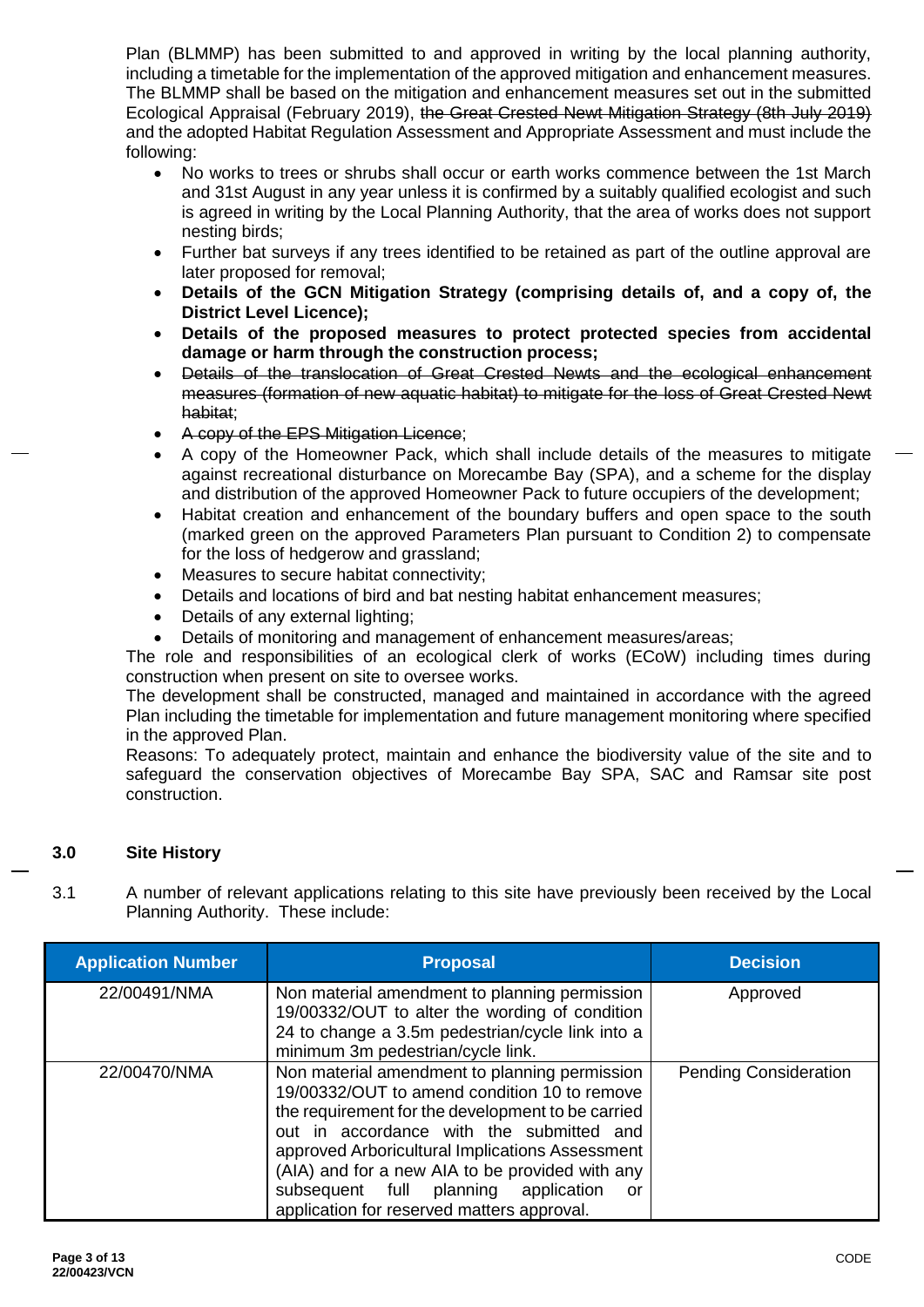| 22/00094/PRE3                                                        | Pre-application advice relating to the reserved<br>matters approval for the erection of up to 95<br>residential dwellings with associated access                                                                                                                                                                            | Closed                                                                                                 |
|----------------------------------------------------------------------|-----------------------------------------------------------------------------------------------------------------------------------------------------------------------------------------------------------------------------------------------------------------------------------------------------------------------------|--------------------------------------------------------------------------------------------------------|
| 22/00059/NMA                                                         | Non material amendment to planning permission<br>19/00332/OUT to alter the wording of conditions<br>5, 6, 8, 9,11 and 18 to change the trigger for<br>conditions 5, 8, 11 and 18, change the method for<br>providing details for condition 6 and to allow the<br>discharge of conditions 5 and 9 to be phased.              | <b>Split Decision</b>                                                                                  |
| 19/00332/OUT                                                         | Erection of up to 95 dwellings with associated<br>access                                                                                                                                                                                                                                                                    | Approved<br>This relates to application<br>site.                                                       |
| 19/00333/EIR                                                         | Screening opinion for residential development<br>for up to 95 dwellings                                                                                                                                                                                                                                                     | Not EIA Development                                                                                    |
| 10/00366/OUT                                                         | Outline application for the erection of new food<br>store (A1), hotel/pub/restaurant (C1, A4 and A3)<br>and petrol filling station, new roundabout access<br>from Scotforth Road, internal roads, car parks,<br>landscaping and other associated works.                                                                     | Refused and Dismissed at<br>Appeal<br>(APP/A2335/A/11/2155529)<br>This relates to application<br>site. |
| 10/00251/FUL (and<br>subsequent Section 73<br>approval 14/00633/VCN) | Erection of a new supermarket, construction of<br>new access, servicing and parking areas,<br>footways, cycle facilities and landscaping. The<br>Section 73 approval allowed for the variation<br>and removal of conditions to allow phased<br>implementation of the development and removal<br>of unnecessary duplication. | Approved<br>This relates to the land<br>immediately north of the<br>application site.                  |
| 21/00987/FUL                                                         | Erection of a 1920 sqm food store (Class E) with<br>land regrading, access, cycle route, landscaping<br>and swales and the provision of associated<br>infrastructure, including car and cycle parking<br>facilities, vehicle charging spaces, pedestrian<br>access routes and servicing.                                    | Pending consideration.<br>This relates to the land<br>immediately north of the<br>application site.    |

# **4.0 Consultation Responses**

4.1 The following responses have been received from statutory and internal consultees:

| <b>Consultee</b>                   | <b>Response</b>                                                                                                                                                                                                                                                                                                                                                                                                                                                                                                                                                                                                                                                                                                                                                                                                                                                                                                                                                                                                                                                                                                                                                             |
|------------------------------------|-----------------------------------------------------------------------------------------------------------------------------------------------------------------------------------------------------------------------------------------------------------------------------------------------------------------------------------------------------------------------------------------------------------------------------------------------------------------------------------------------------------------------------------------------------------------------------------------------------------------------------------------------------------------------------------------------------------------------------------------------------------------------------------------------------------------------------------------------------------------------------------------------------------------------------------------------------------------------------------------------------------------------------------------------------------------------------------------------------------------------------------------------------------------------------|
| <b>Scotforth Parish</b><br>Council | In respect of condition 2, a summary of the comments received are as follows:<br>The access is considered an improvement when compared to the original, is<br>$\bullet$<br>understandable and justifiable.<br>Whilst accepting the matter can not be addressed by this application, the<br>Parish Council remain concerned over the number of accesses onto the A6<br>in the vicinity arising from other approved and submitted applications.<br>In respect of condition 6, the Parish Council objects to the proposed variation.<br>A summary of their concerns are as follows:<br>Whilst the Parish Council understand their is a mechanism to provide<br>compensatory provision elsewhere by a DLL (and the associated payment),<br>the Parish Council strongly disagree with the principle of "land clearances"<br>and wish to see biodiversity retained.<br>At the time of granting the outline consent, it was accepted the ecological<br>mitigation could be provided alongside other infrastructure such as the open<br>space and SuDS, the justification to no longer provide the on-site ecology<br>mitigation is not therefore justified and should be rejected. |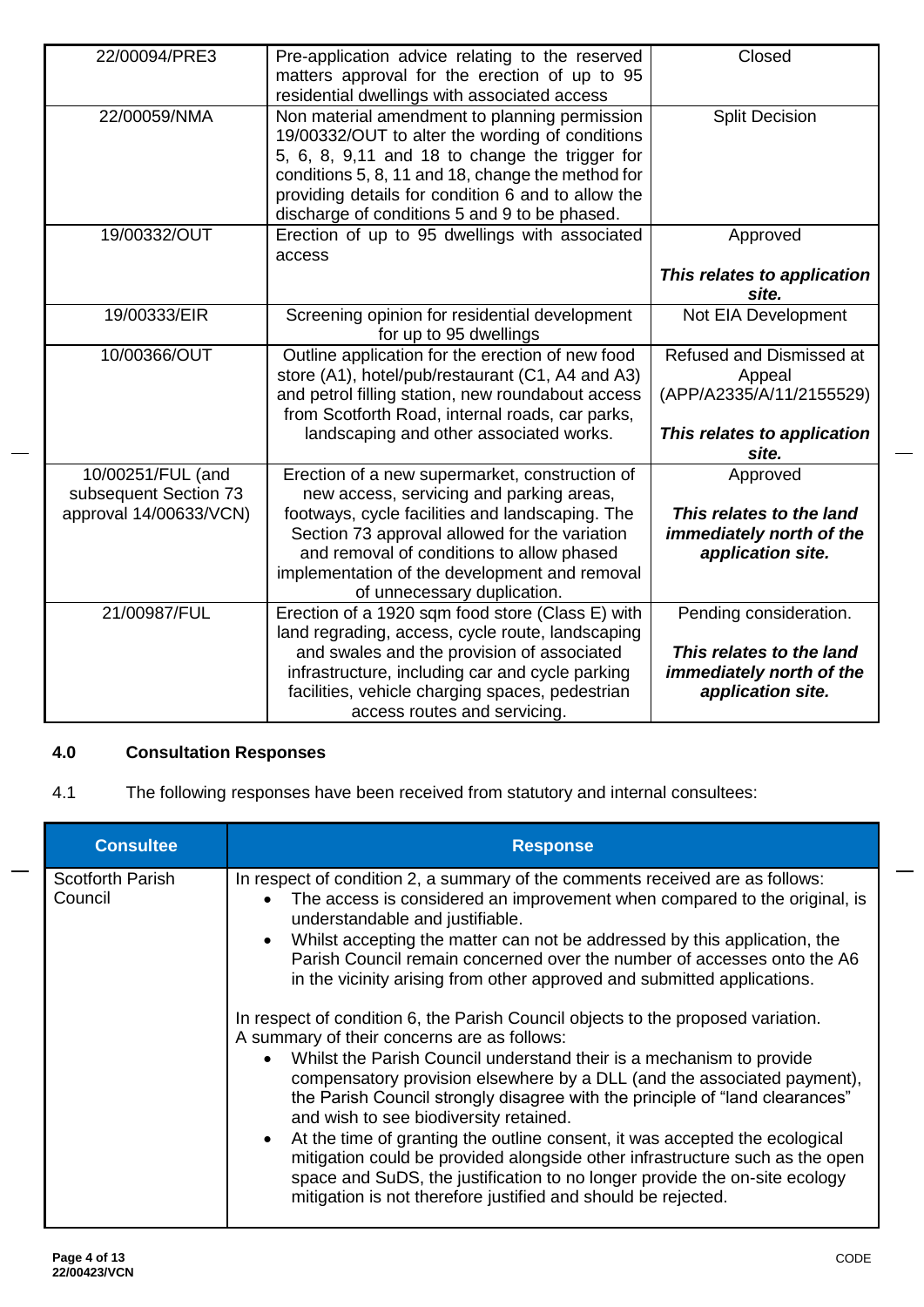|                               | An additional consultation was issued to the Parish Council in response to            |  |  |
|-------------------------------|---------------------------------------------------------------------------------------|--|--|
|                               | amendments to the application. A verbal update will be provided.                      |  |  |
| <b>Lancashire County</b>      | No objection to the s73 application for the change in junction type to support 95     |  |  |
| Council                       | dwellings only, subject to all previous commitments being secured and retained.       |  |  |
| (Highway Authority)           | The proposed junction arrangement will satisfy demand with limited driver delay       |  |  |
|                               | on/off the side road with no lost time for drivers on the main line when compared to  |  |  |
|                               | a signalised junction. The junction layout also provides simple sustainable provision |  |  |
|                               | over the junction mouth with other sustainable provision crossings the A6 is          |  |  |
|                               | provided beyond the junction which is acceptable.                                     |  |  |
| <b>National Highways</b>      | No comments to the application.                                                       |  |  |
| Natural England               | No objection.                                                                         |  |  |
| <b>Greater Manchester</b>     | No objection. GMEU confirm the proposed changes to the condition are                  |  |  |
| Ecology Unit (GMEU)           | acceptable.                                                                           |  |  |
| <b>Arboricultural Officer</b> | At the time of compiling this report, no comments received.                           |  |  |
| <b>Lead Local Flood</b>       | No comments to the application.                                                       |  |  |
| Authority (LLFA)              |                                                                                       |  |  |
| <b>Environment Agency</b>     | No comments to the proposed changes.                                                  |  |  |
| <b>United Utilities</b>       | At the time of compiling this report, no comments received.                           |  |  |
| South Lancaster               | At the time of compiling this report, no comments received.                           |  |  |
| <b>Flood Action Group</b>     |                                                                                       |  |  |
| Policy Team                   | At the time of compiling this report, no comments received.                           |  |  |
| <b>Environmental Health</b>   | At the time of compiling this report, no comments received.                           |  |  |
| Service                       |                                                                                       |  |  |
| <b>Public Realm Team</b>      | At the time of compiling this report, no comments received.                           |  |  |
| <b>Waste and Recycling</b>    | At the time of compiling this report, no comments received.                           |  |  |
| Team                          |                                                                                       |  |  |
| <b>Network Rail</b>           | No comments to the proposed changes                                                   |  |  |
| Lancashire Fire and           | Standing Advice received in relation to compliance with Part B5 of Building           |  |  |
| <b>Rescue Service</b>         | Regulations relating to access for fire appliances and water supplies.                |  |  |
| <b>Cadent Gas</b>             | At the time of compiling this report, no comments received.                           |  |  |
| Dynamo                        | At the time of compiling this report, no comments received.                           |  |  |
| Lancashire                    | Comments as follows:                                                                  |  |  |
| Constabulary                  | Advocates all new housing is designed and constructed to the Secure by                |  |  |
|                               | Design 'Homes 2019' Design Guide.                                                     |  |  |
|                               | Boundary treatments to be 1.8m high to provide security to property.                  |  |  |
|                               | Defensible space between edge of pavement and dwellings<br>$\bullet$                  |  |  |
|                               | Appropriate maintenance for landscaping to maintain safe environments                 |  |  |
|                               | Natural surveillance of open space essential to deter crime.                          |  |  |
|                               | Recommended security standards for window/door and lighting.                          |  |  |
|                               |                                                                                       |  |  |

# 4.2 The following responses have been received from members of the public:

4 letters of objection. A summary of the main reasons for opposition are as follows:

- Lack of evidence to demonstrate the housing is required, particularly given planned development between Bailrigg and Hala and the Bailrgs Garden Village.
- Concerns that the development and decision to grant the oroginal planning permission is based on out of date evidence (supporting the local plan) and that much has changed since the oroginal approval, such as COVID and the increased demand for home-working and the cost of living crisis, which will affect future housing demand.
- Increased traffic congestion along the A6, exacerbating existing problems.
- Speed limits should be reduced to 20mph.
- Impacts on education and health services which are already overstretched and underfunded.
- Loss of greenfield land and greenbelt buffer zone intended as part of the Garden Village.
- Increased risk of flooding due to its location in a flood zone and difficulties with draining the site. The proposal goes against current guidance on flood risk.
- Inadequate infrastructure in place to cope with expansion.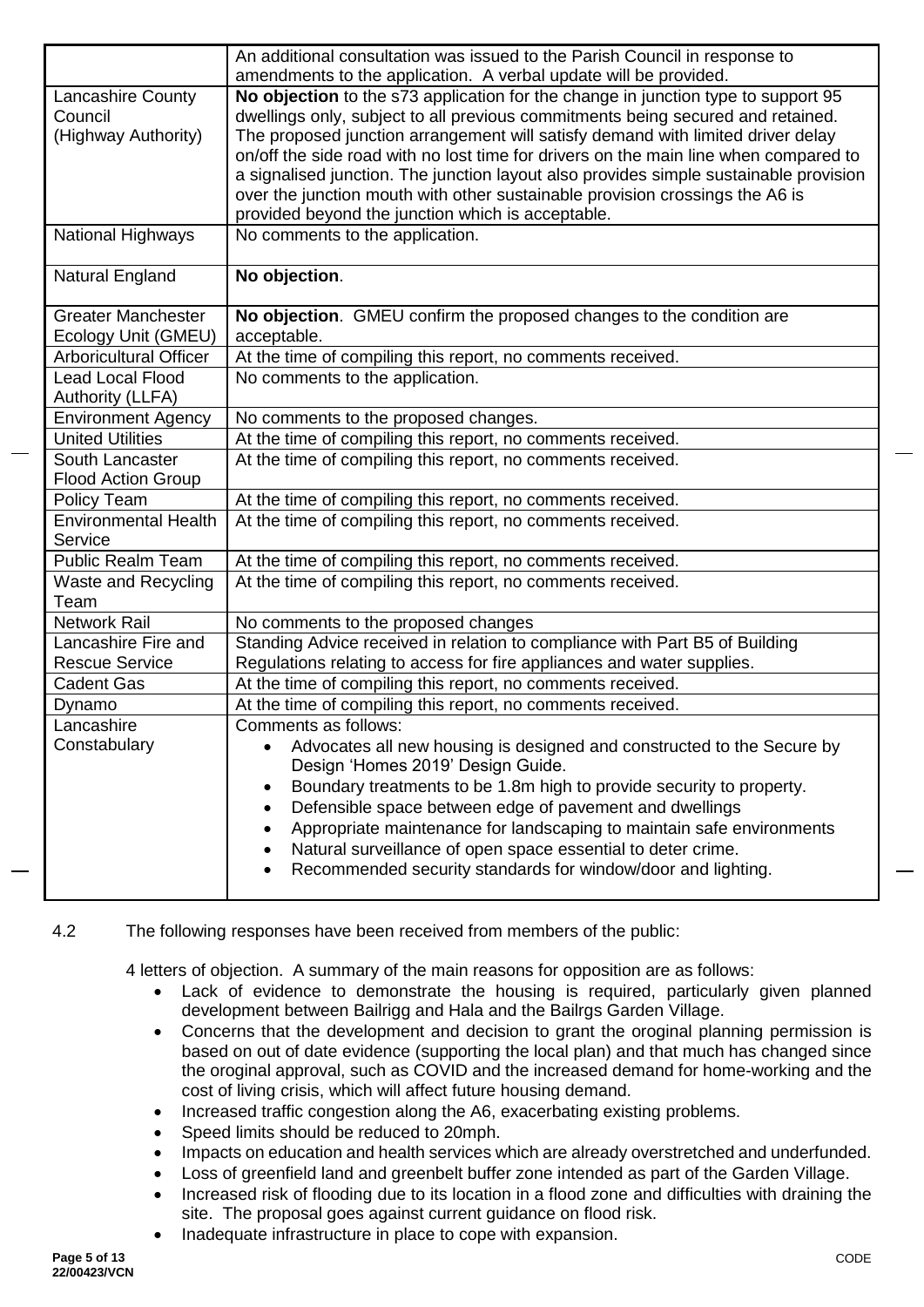- Bus stops on the A6 should be reconsidered and merged with the stop at Ray's Drive, queries raised over the need for additional bus stops and the potential inconvenient to bus users if there are changes.
- Design concepts presented by Northstone (on their website) don't reflect the submitted layout plans which show a dense and crowded development, to the detriment of existing neighbouring amenity/outlook.
- Increased noise (in particularly the effects of noise reflection from the acoustic fencing) arising from the development to the detriment of neighbouring residential amenity. Comments raised in relation to existing background noise levels already exceeding WHO guidelines with assumptions the development will exacerbate existing noise to an unacceptable level.
- Inadequate details provided and provision of making the dwellings adaptable for Net Zero living (e.g. no details of EV charging provision, layout of dwellings does not maximum solar gain for PV use)

A further 3 letters have been received. A summary of their main comments/observations are as follows:

- Housing need challenged given strategic growth of Bailrigg Garden Village (BGV), over development of the site, housing too densely arranged on the site, little open space and inadequate garden sizes and too many townhouses (too tall), thus effecting the peaceful enjoyment of existing properties on Oakwood Gardens and the visual amenity of the area.
- Loss of green buffer between Lancaster and the BGV
- Noise impacts because of reflection from the new acoustic treatments towards Oakwood Gardens along the A6. Roadside hedgerows must be retained.
- Proposed and existing bus stops to be consolidated to reduce footfall on A6.
- The site is in a floodplain and therefore houses liable to flooding.
- All new houses should include solar panels, ground source heat systems, EV charging and triple glazing.
- Public open space would provide recreational facilities and the retention of the existing small lake for wildlife (dog walking should be prohibited so these spaces are safe for children and adults).
- The 30pmh zone should be extended south of the junction of Collingham Park and Scotforth Road.
- Requests to be informed when the full application is submitted and to be invited to attend the relevant planning committee meetings.

# **5.0 Analysis**

- 5.1 The key considerations in the assessment of this application are:
	- 1. Procedural matters and the principle of development
	- 2. Highway infrastructure
	- 3. Ecology mitigation
	- 4. Other considerations
- 5.2 **Procedural matters - Principle of development - Consideration 1** (NPPF paragraphs 7 12: Achieving Sustainable Development, paragraph 16, 20-23: Strategic Policies, paragraph 47: Determining applications, paragraphs 55-57: Planning conditions and obligations; Strategic Policies and Land Allocations (SPLA) DPD policies SP1: Presumption in Favour of Sustainable Development, SP2: Lancaster District Settlement Hierarchy, SP3: Development Strategy for Lancaster District, SP6: The Delivery of New Homes, SG1: Lancaster South Broad Area of Growth, SG3: Infrastructure Delivery for Growth in South Lancaster, and H1: Residential development in Urban Areas and Development Management (DM) DPD policies, DM1: New Residential Development and Meeting Housing Needs, DM2: Housing standards and DM3: Delivery of Affordable Housing; Meeting Housing Needs SPD; Affordable Housing Practice Note Planning Advisory Note; Housing Standards Planning Advisory Note.
- CODE 5.2.1 A section 73 application seeks permission to carry out development without complying with planning conditions imposed on a previous planning permission. Permission granted under section 73 takes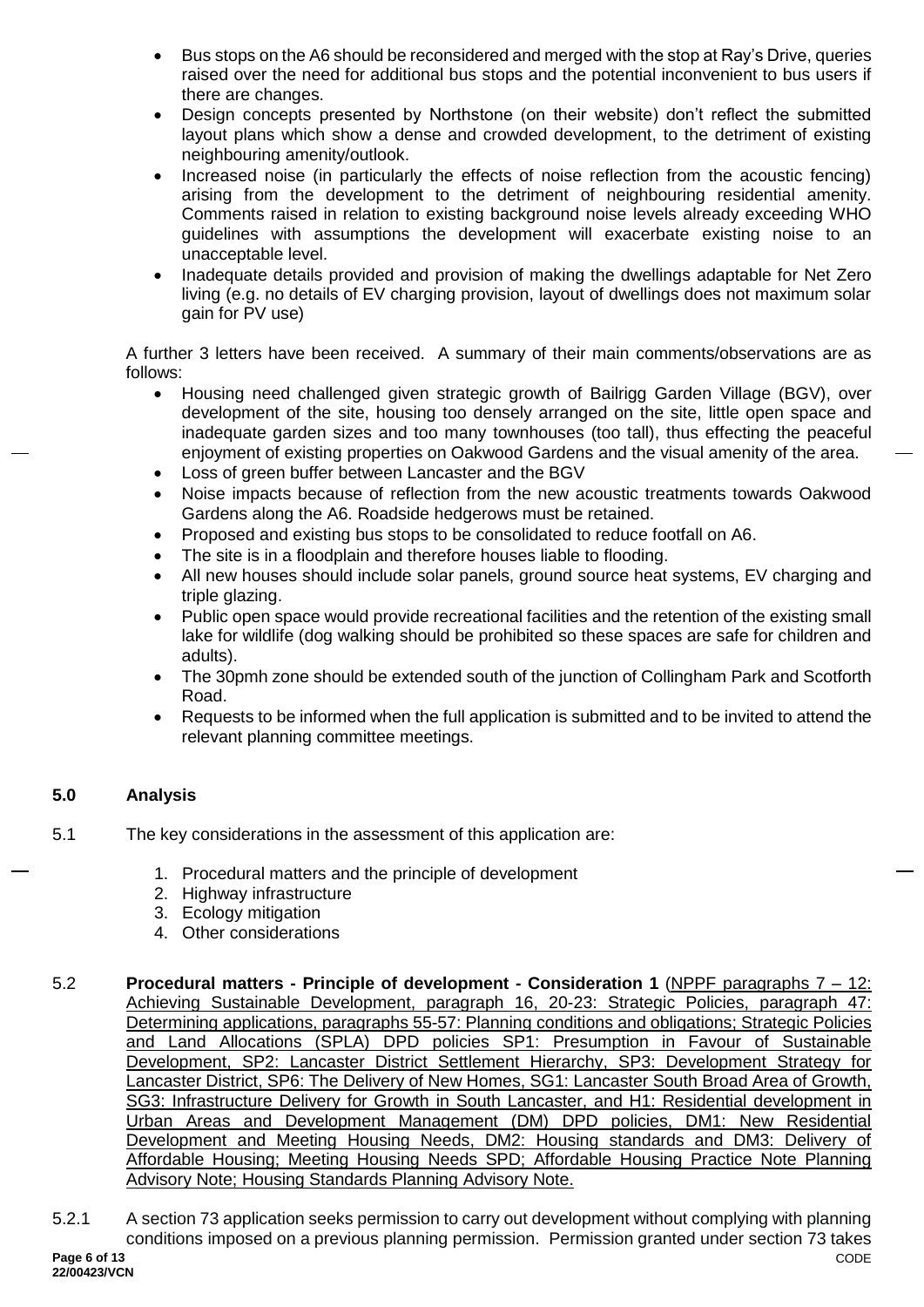effect as a new, independent permission to carry out the same development as previously permitted subject to new or amended conditions. The new permission sits alongside the original planning permission, which remains intact and unamended. It is, ultimately, open to the applicant to decide whether to implement the new permission or the one originally granted. Section 73 provides a mechanism to consider and assess minor material amendments (i.e. the changes sought via the Section 73 application) to an earlier planning permission. It is not an opportunity to re-examine the principal considerations associated with the approved development, such as traffic impacts, flood risk and housing need. However, all decision making must remain consistent with the requirements of planning legislation to determine applications in accordance with the provisions of the adopted local plan, unless materials considerations indicate otherwise.

- 5.2.2 The provision of up to 95 dwellings and the associated access and infrastructure has been established by the granting of a conditional outline planning permission. Most importantly, and for example, the planning conditions (and obligations) relating to the delivery of market and affordable housing, the provision of an appropriate housing mix and housing standards, provision of the safeguarded land and flood risk mitigation (to make the development safe) remain intact and unaltered by this proposal. The material considerations of this application will focus only on the changes to the scheme proposed as part of this Section 73 application, namely the access arrangements and Great Crested Newt (GCN) mitigation.
- 5.3 **Highway Infrastructure - Consideration 2** NPPF Chapter 9 paragraphs 104-106, 110-113: Promoting Sustainable Transport and Chapter 12 paragraphs 126, 130 and 135: Achieving welldesign places; Development Management (DM) DPD policies DM29: Key Design Principles, DM60: Enhancing Accessibility and Transport Linkages, DM61: Walking and Cycling; DM64: Lancaster District Highways and Transport Masterplan; Strategic Policies and Land Allocations (SPLA) DPD SG1: Lancaster South Broad Area of Growth, SG3: Infrastructure Delivery for Growth in South Lancaster, T2: Cycling and Walking Network and T4: Public Transport Corridors and the Cycling and Walking Planning Advisory Note (PAN) (Dec 2019).
	- 5.3.1 At the time of granting the outline planning permission there were 4 main transport related considerations considered and assessed as part of the officer recommendation, namely the access strategy, infrastructure delivery, highway safety and capacity and sustainable transport and accessibility. These remain relevant issues for the consideration of the proposed changes sought via this Section 73 application.
	- 5.3.2 Access Strategy The approved access arrangement comprised a new three—armed signalised junction off Scotforth Road (the A6) immediately south of a proposed signalised access to serve the extant supermarket site (to the north) and approximately 100m south of the priority controlled junction into the residential development at 'Akingill'. Footway provision was incorporated into the approved junction design including pedestrian crossing facilities across the mouth of the junction and across Scotforth Road itself. The approved access strategy also included advanced cycle stop lines and new bus stops to the south of the junction. The access junction design was approved pursuant to condition 2 (approved plans list) and remains subject to condition 14 (precise construction details of the access) and condition 15 (scheme for off-site highway works). The applicant seeks to amend condition 2 only.
	- 5.3.3 The applicant seeks to rationalise the junction design, so it is more proportionate to the scale of development approved (95 dwellings) whilst ensuring the safeguarded land (condition 12) is protected in the event a future link over the WCML is required as part of the Area Action Plan for the Broad Area of Growth in South Lancaster (SG1 and SG3). The applicant makes the case that the proposed access would avoid potential unnecessary and wasteful resource to create a junction which is ultimately may not be required.
	- 5.3.4 The proposed, alternative junction design comprises a priority-controlled T-junction with right turn ghost island facility. The proposed access includes left and right exit lanes onto the A6 with a right turn storage lane on the A6. The junction design also includes the provision of a shared 3 metre cycle/footway either side of the access with appropriate dropped kerbs on the mouth of the junction with visibility splays of 2.4m by 120m in both directions. This is a significantly reduced junction design compared to the approved signalised scheme and considerably reduces the scale and access geometry along the site frontage. The principle of amending the junction design, whist still safeguarding land reserved for potential strategic infrastructure (condition 12), ensures the proposal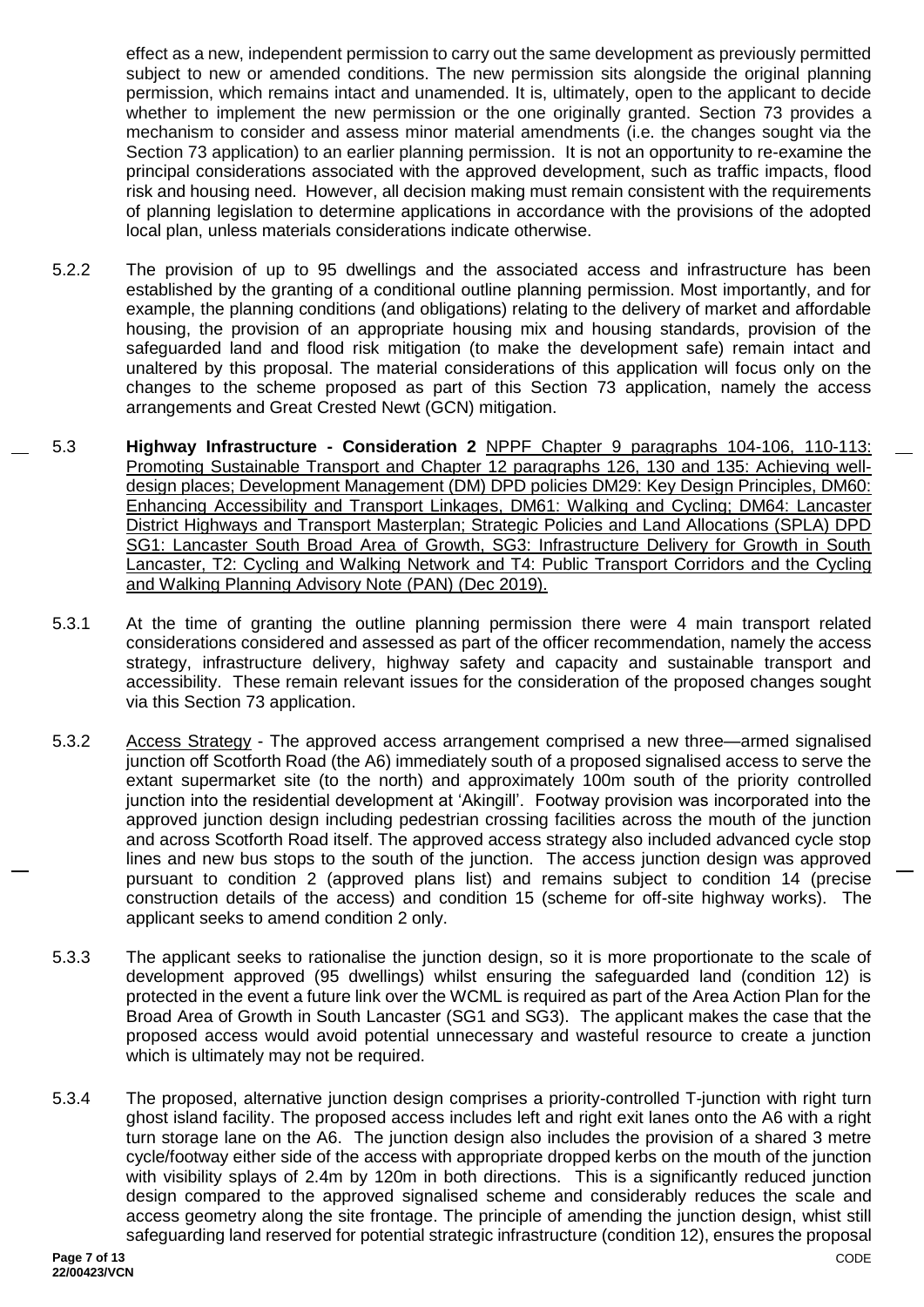does not conflict with policy SG1 (in relation to prejudicing the delivery of the wider Bailrigg Garden Village and its infrastructure) and would visually appear more appropriate in this location.

- 5.3.5 Highway Safety and Capacity The applicant has provided a Highways Technical Note (TN) (dated 28 March 2022) to assess the operation of the proposed junction with the A6 (having regard to all other access arrangements in the vicinity of the site) and the ability for the proposed junction to accommodate increased vehicle movements from future growth, if a link road is provided through the site over the WCML. In accordance with pre-application discussions with the local highway authority (LHA), traffic modelling has been undertaken to account for the revised junction design.
- 5.3.6 Some of the representations received to this application continue to raise concerns over the level of traffic arising from the development and the impact this would have on the already congested A6 corridor. As set out at the head of this report, the principle of development has already been accepted by the grant of outline planning permission, with traffic generation and the effects on the network already considered and accepted. As such, this application is not an opportunity to revisit the impacts of traffic from the development. Instead, it is a matter of ensuring the revised access design can support the development traffic, without adverse effects on the safety and efficient operation of the network and sustainable modes of transport.
- 5.3.7 In terms of traffic generation and distribution, the TN adopts the vehicle trip generation of the approved scheme and accompanying Transport Assessment, which predicts 51 two-way movements in the am peak and 50 two-way movements in the pm peak. Applying the same trip distribution to the approved scheme (66% of traffic heading north and 34% south) and accounting for future growth (using 2027 as the future assessment year and TEMPRO growth rates) and committed development, the TN evidences the proposed access safely operates within its theoretical capacity in the 2027 predicted scenario. The LHA has taken a holistic approach in considering the revised junction arrangements, having regard to required off-site highway works (pursuant to condition 15), and is satisfied with the proposed amendments to condition 2, namely the revised access design is acceptable to serve the approved development only.

#### 5.3.8 Infrastructure Delivery and Highway Capacity

Policy SG1 includes an early release mechanism to allow development in advance of the AAP provided there would be not prejudice to the delivery of the wider Bailrigg Garden Village (BGV) (and its infrastructure). In granting the outline planning permission, the local planning authority (LPA) have accepted this point, subject to a number of planning conditions securing an appropriate access to potentially serve wider development and the provision of the 'safeguarded land' to enable the delivery of a link road through the site and across the WCML, should the APP deem this necessary. Any changes to the access strategy must revisit this point. At this juncture, it is important to note that whilst there has been extensive master planning work undertaken in relation to the BGV, the APP for the Broad Area of Growth has not progressed to a point to give certainty over whether a link road over the proposed site and WCML is required or not. As such, the applicant has advanced the proposed changes on the basis the link road could still be required.

- 5.3.9 The applicant's originally submitted TN included a sensitivity assessment of the proposed prioritycontrolled junction to establish the level of additional residential development the proposed site access could accommodate if a link road was delivered through the site. This assessment concluded the proposed site access could support 500 additional residential units (on top of the approved 95 dwellings) before the access would start to experience capacity concerns (approaching the Ratio of Flow to Capacity (RFC) threshold of 0.85. This is equivalent of 318 two-way vehicle movements in the morning peak and 314 two-way movements in the evening peak. This would have equated to least 50% of potential anticipated housing growth at Whinney Carr.
- 5.3.10 During the determination of the application, the LHA raised concerns over the sensitivity assessment and did not agree with the applicant's conclusions. Officers are informed (by the LHA) that the principal concern related to inadequate storage for vehicle stacking within the junction design for development greater than that approved, resulting in potential adverse impacts on the operation of the network. The revised access design provides stacking space for 3 vehicles, which is deemed appropriate for the scale of development approved and would result in limited driver delay on/off the spine road with no lost time for drivers using the A6 when compared to the signalised junction. Consequently, this aspect of the TN has been omitted in the latest version of the TN (April 2022). Reverting to the policy requirement to ensure development does not prejudice the delivery of the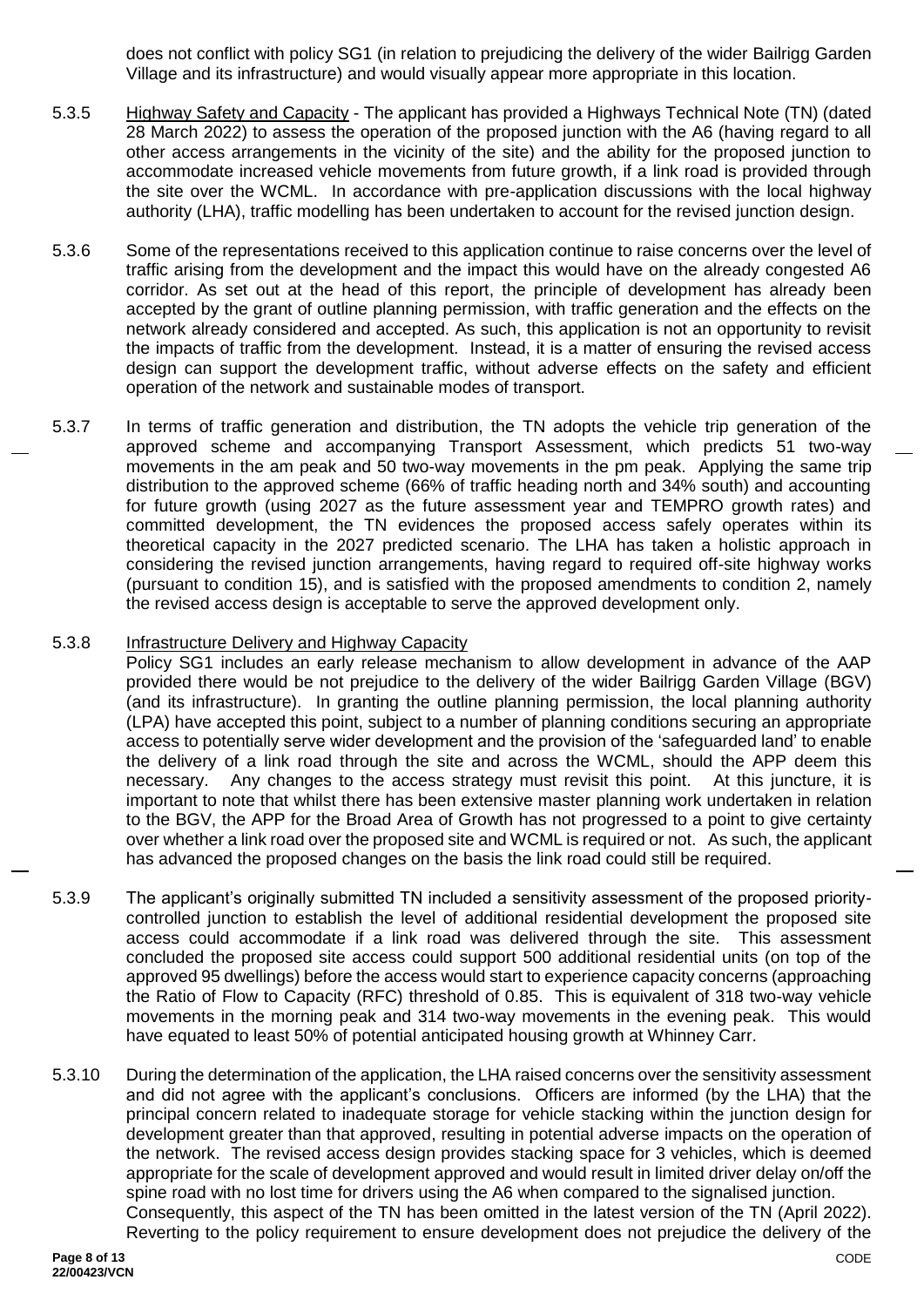BGV and its infrastructure - whilst the development pursing this scheme will no longer be physically building out the previously approved and larger junction, the planning condition pertaining to the safeguarded land (to enable future infrastructure to be provided) is unaffected by the proposals. Furthermore, from a landscape and design perspective, the reduced junction design also results in an improvement to the development overall.

#### 5.3.11 Sustainable Travel

The proposed alternative junction design maintains an access that supports safe movement for all users, including cyclists and pedestrians. The amended scheme includes 3 metre wide shared cycle/footways either side of the junction which will connect to the existing network and will expand into the estate layout (the details of which would be pursuant to the reserved matters application). The applicant does not seek to amend the off-site highway works condition (condition 15), albeit discussions have been held with the LHA about potential changes to the off-site works relative the amended access strategy. Fundamentally, the requirements of condition 15 are unchanged. This application would repeat this condition securing the following requirements, which will support sustainable modes of travel:

- the formation of new bus laybys and bus stops along Scotforth Road.
- gateway treatment and traffic calming scheme along Scotforth Road.
- pedestrian/cycling crossing facilities on Scotforth Road.
- pedestrian/cycle access point and crossing facility at the southern end of the site for access onto Collingham Park.

Finally, the financial contribution secured as part of the outline planning permission (at that time) remains unaffected by this application and will contribute towards upgrades to the Pointer Roundabout (as part of a wider project) to predominately deliver benefits for pedestrians/cyclists making the junction safer and reducing conflict between sustainable and motorised users.

- 5.3.12 Overall, the proposed amendments to condition 2, to substitute the approved access drawing with the amended and rationalised junction design is considered acceptable and compliant with national and local planning policy. In particular, the access strategy is deemed to be safe; would not impede the efficient operation of the network (when compared against the oroginal approval), and; suitably caters for sustainable transport uses to the satisfaction of the LHA. On this basis, the proposed changes can be supported subject to all the existing conditions pertaining to the safeguarding of land for wider infrastructure, precise details of the access and off-site highway works and the financial contribution towards the wider network being retained (secured by condition and s106) as part of this section 73 application.
- 5.4 **Ecology Mitigation - Consideration 3** (NPPF: Chapter 15 paragraph 174 and 179 -182 (Habitats and biodiversity); Strategic Policies and Land Allocations (SPLA) DPD policies SP8 (Protecting the Natural Environment and EN7 (Environmentally Important Areas); Development Management (DM) DPD policies DM43 (Green Infrastructure), DM44 (Protection and Enhancement of Biodiversity) and DM45 (Protection of Trees, Hedgerows and Woodland).
- 5.4.1 The principle of the development and the impacts arising from the loss of existing habitat for housing has already been accepted by the grant of outline planning permission. The main considerations relate largely to the protection of protected trees and woodland on site, the effects on protected species in particular Great Crested Newts and potential likely effects arising from the development on the nearby designated site (Morecambe Bay SPA), triggering the requirement for a Habitat Regulations Assessment.
- 5.4.2 In relation to the protection of protected trees and roadside hedgerows, the proposed changes to the access arguably improve the ability to retain more roadside hedgerow than the approved access due to its reduced geometry along the A6 frontage. As the proposed changes will not lead to any further loss of existing landscape features (compared to the approved scheme), it is contented the alternative proposals would equally comply with policies DM44 and DM45. The precise details of the tree and hedgerow retention and new landscaping shall be established as part of the application for reserved matters approval.
- 5.4.3 In terms of the effects of the proposal on the designated nature conservation sites, the proposed changes to the scheme would not affect the outcomes of the previously approved Habitat Regulation Assessment (HRA). An updated HRA has been undertaken for completeness. This updated HRA concurs with the original conclusions of the HRA, determining the development (with mitigation) will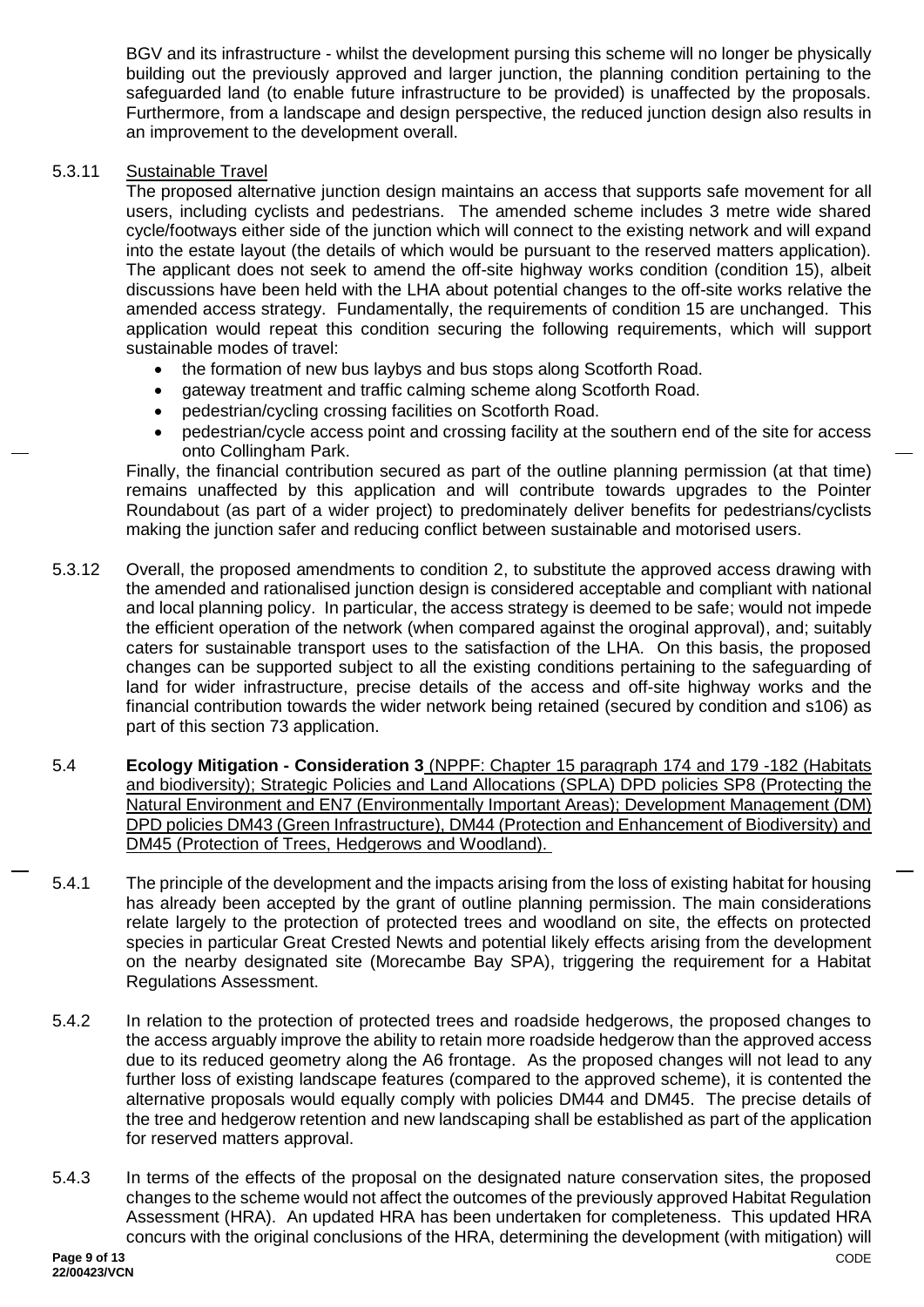have no adverse effects on the integrity of the designated sites, their designation features or their conservation objectives, through either direct or indirect impacts either alone or in-combination with other plans and projects. The mitigation remains the same as the previous scheme and shall be secured and controlled by planning condition. Natural England have confirmed they have no objections to the application and note the development would not lead to likely significant effects on the designated sites. In this regard the proposal is compliant with the policies of the Development Plan.

- 5.4.4 The matter pertaining to Great Crested Newts (GCN) is relevant to this Section 73 application. The applicant seeks to amend the condition to remove reference to the previously approved GCN mitigation strategy which required the translocation of GNCs on site and additional ponds to be provided to secure necessary mitigation. This mitigation would have required a Natural England Licence via their traditional route. The applicant has reviewed the approved mitigation proposals and due to potential conflicts between ecology mitigation, open space requirements and flood risk, the applicant has explored a District Level Licence (DLL) instead. DLL is a relatively recent scheme that is being rolled out across the country and is regulated by Natural England. This is an alternative to the more traditional localised mitigation strategies used on development sites affected by GCNs. The aim of DLL is to create more habitat than lost, which is bigger, better and more joined up, with new habitat managed and maintained (for 25 years) by conservation bodies, such as the Wildlife Trust. The DLL regime secures direct funds (conservation payments) from developers to contribute to habitat creation, restoration and management in locations offering the greatest potential to effectively connect and expand GCN populations. Natural England indicate this new approach will lead to increase GCN populations at a county level, as well as offering greater flexibility for developers who want to build on land affected by the presence of GCNs.
- 5.4.5 Whilst the applicant still intends to provide new ponds as part of the ecology mitigation, their GCN mitigation strategy will be based on acquiring a DLL with Natural England. As part of the application submission details, a signed copy of the 'Impact Assessment Conservation Payment Certificate' has been provided. Whilst this means there will be localised impacts to GCNs from the development the DLL will secure meaningful mitigation and enhancement elsewhere in the County to support the conservation status of GCN populations. This approach is being widely adopted across the County and in Lancashire and is an accepted form of mitigation against the impacts of development on protected GCNs. The variation to the wording of the condition to delete references the previous GCN strategy (involving the translocation and creation of new habitat on site) and to substitute this with an alternative GCN mitigation strategy, which will be based on DLL, is acceptable and would still secure appropriate mitigation against the impacts of the development on protected species.
- 5.4.6 During the determination of the application and in consultation with GMEU, an additional provision to secure details of proposed measures to protect protected species from accidental damage or harm through the construction process is now proposed. Despite concerns to the contrary (those raised by the Parish Council in particular), the proposed changes to condition 6 are considered acceptable with our own ecologists (GMEU) raising no objections to the application. Given the DLL approach is one developed and supported by Natural England as an accepted alternative to more traditional mitigation, it would be very difficult o substantiate a refusal against this approach as part of this application. Fundamentally, the condition retains a requirement for a GCN Mitigation Strategy to be submitted and agreed with the Council to ensure appropriate mitigation and compensation is provided to maintain the conservation status of GCNs. On this basis, the proposed changes are considered acceptable and compliance with the policies contained in the Development Plan.

#### 5.5 **Other Considerations**

- 5.5.1 As set out earlier in the report, the effect of a Section 73 application is a new planning permission. As such, in the event this application is supported, all previous conditions (save for those amended as part of this application) will be reimposed. There have been some changes to conditions pursuant to Section 96A of the Town and Country Planning Act (non-material amendments (NMA)). These conditions will be re-worded to reflect the decisions pursuant to these NMA applications.
- 5.5.2 The terms of the original legal agreement remain unaltered by the proposed application. A Deed of Variation has been drafted to ensure this application is bound to this planning obligation. It is anticipated this will be completed as soon after the application has been considered by the Planning Committee.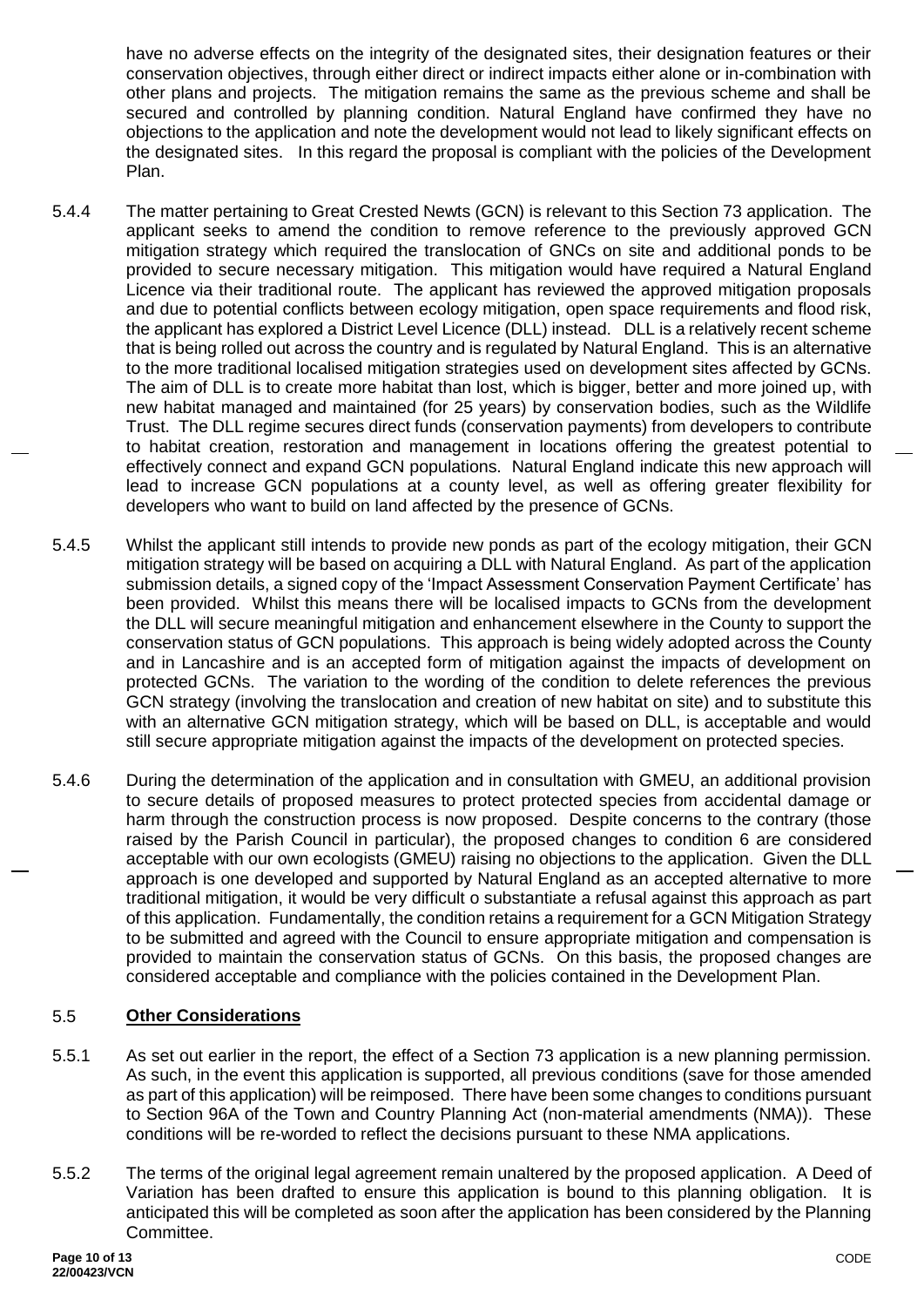### **6.0 Conclusion and Planning Balance**

6.1 The proposed changes to the wording of condition 2 and 6 continue to ensure the proposed development would comply with the requirements of the Development Plan and specifically, ensure that the development would not prejudice wider growth of the Broad Area for Growth in South Lancaster, would ensure the access is safe and would not lead to a severe impact on the efficient operation of the local network and that necessary mitigation can be secured to ensure the conservation status of GCN is not adversely affected by the development. On this basis, the Planning Committee are recommended to support the application.

#### **Recommendation**

Subject to the signing and completion of a Deed of Variation to the s106 planning obligation, that conditions 2 and 6 be VARIED as follows:

#### **Condition 2**

The development hereby permitted shall be carried out in accordance with the submitted approved plans:

- Location Plan Dwg No: 100 Rev A dated 23.03.2019
- Development Parameters Dwg No: ID40627-001 dated 15.02.2019
- Proposed Access Plan Dwg No: 21/469/SKH/004 Rev F

In particular, the built development shall be limited to the area marked as 'Development Area' on the approved Parameters Plan. Except for the above referenced plans, all the details indicated on the other drawings submitted shall be regarded as illustrative only and are not approved as part of the application.

Reason: In the interests of good design, securing development that is well-related with the existing settlement and in the interests of the visual amenity of the area.

#### **Condition 6**

No development shall commence, except for any Advance Infrastructure and Enabling Works approved pursuant to Condition 3, until a Biodiversity and Landscape Mitigation and Management Plan (BLMMP) has been submitted to and approved in writing by the local planning authority, including a timetable for the implementation of the approved mitigation and enhancement measures. The BLMMP shall be based on the mitigation and enhancement measures set out in the submitted Ecological Appraisal (February 2019), and the adopted Habitat Regulation Assessment and Appropriate Assessment and must include the following:

- No works to trees or shrubs shall occur or earth works commence between the 1st March and 31st August in any year unless it is confirmed by a suitably qualified ecologist and such is agreed in writing by the Local Planning Authority, that the area of works does not support nesting birds;
- Further bat surveys if any trees identified to be retained as part of the outline approval are later proposed for removal;
- Details of the GCN Mitigation Strategy (comprising details of, and a copy of, the District Level Licence);
- Details of the proposed measures to protect protected species from accidental damage or harm through the construction process;
- A copy of the Homeowner Pack, which shall include details of the measures to mitigate against recreational disturbance on Morecambe Bay (SPA), and a scheme for the display and distribution of the approved Homeowner Pack to future occupiers of the development;
- Habitat creation and enhancement of the boundary buffers and open space to the south (marked green on the approved Parameters Plan pursuant to Condition 2) to compensate for the loss of hedgerow and grassland;
- Measures to secure habitat connectivity;
- Details and locations of bird and bat nesting habitat enhancement measures;
- Details of any external lighting;
- Details of monitoring and management of enhancement measures/areas;

The role and responsibilities of an ecological clerk of works (ECoW) including times during construction when present on site to oversee works.

The development shall be constructed, managed and maintained in accordance with the agreed Plan including the timetable for implementation and future management monitoring where specified in the approved Plan. Reasons: To adequately protect, maintain and enhance the biodiversity value of the site and to safeguard the conservation objectives of Morecambe Bay SPA, SAC and Ramsar site post construction.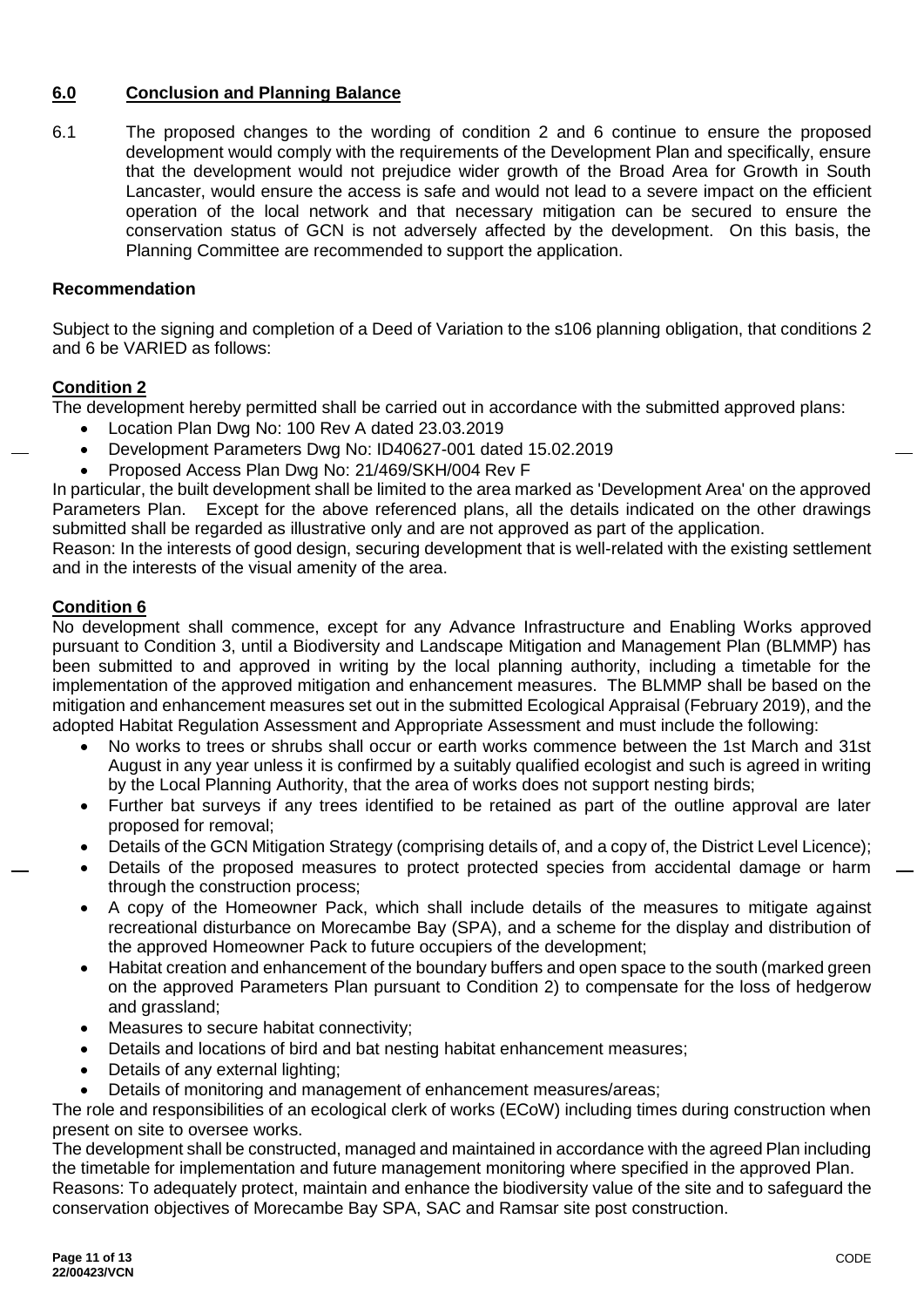subject to the reimposition of all remaining conditions:

| <b>Condition no.</b> | <b>Description</b>                                        | <b>Type</b>                      |
|----------------------|-----------------------------------------------------------|----------------------------------|
|                      | Time limit (from 30 April 2021)                           | Control                          |
| $\overline{2}$       | Approved plans (as amended and drafted above)             | Control                          |
| 3                    | Scheme for Infrastructure and Enabling Works              | Pre-commencement                 |
| 4                    | <b>Phasing Plan</b>                                       | Pre-commencement                 |
| 5                    | <b>Employment Skills Plan</b>                             | Pre-commencement                 |
| 6                    | Biodiversity and Landscape Mitigation and Management Plan | Save for Advance                 |
|                      | (as amended and drafted above)                            | Infrastructure and               |
|                      |                                                           | <b>Enabling Works pre-</b>       |
|                      |                                                           | commencement                     |
| 7                    | Invasive Species Survey and mitigation (if required)      | Pre-commencement                 |
| 8                    | <b>Construction Environment Management Plan (CEMP)</b>    | Pre-commencement                 |
| 9                    | <b>Contaminated Land</b>                                  | Pre-commencement                 |
| 10                   | Tree Works Schedule, Arboricultural Method Statement and  | Pre-commencement                 |
|                      | tree Protection Scheme                                    |                                  |
| 11                   | Housing Mix and 20% M4(2) provision                       | Before submission of             |
|                      |                                                           | reserved matters                 |
|                      |                                                           | application                      |
| 12                   | Scheme for Safeguarding Land                              | Save for Advance                 |
|                      |                                                           | Infrastructure and               |
|                      |                                                           | <b>Enabling Works pre-</b>       |
|                      |                                                           | commencement                     |
| 13                   | <b>Finished Flood Levels and Site Levels</b>              | Save for Advance                 |
|                      |                                                           | Infrastructure and               |
|                      |                                                           | Enabling Works pre-              |
|                      |                                                           | commencement                     |
| 14                   | Full access construction details                          | Save for Advance                 |
|                      |                                                           | Infrastructure and               |
|                      |                                                           | <b>Enabling Works pre-</b>       |
|                      |                                                           | commencement                     |
| 15                   | Scheme for off-site highway works                         | Save for Advance                 |
|                      |                                                           | Infrastructure and               |
|                      |                                                           | <b>Enabling Works pre-</b>       |
|                      |                                                           | commencement                     |
|                      |                                                           |                                  |
| 16                   | Scheme for Surface Water Drainage                         | Save for Advance                 |
|                      |                                                           | Infrastructure and               |
|                      |                                                           | Enabling Works pre-              |
|                      |                                                           | commencement                     |
| 17                   | <b>Foul Drainage Scheme</b>                               | Save for Advance                 |
|                      |                                                           | Infrastructure and               |
|                      |                                                           | Enabling Works pre-              |
| 18                   |                                                           | commencement<br>Save for Advance |
|                      | <b>Noise Mitigation Scheme</b>                            | Infrastructure and               |
|                      |                                                           | Enabling Works pre-              |
|                      |                                                           | commencement and                 |
|                      |                                                           | before submission of             |
|                      |                                                           | reserved matters                 |
|                      |                                                           | application                      |
| 19                   | Scheme for EV Charging and Cycle Storage provision        | Above slab level of              |
|                      |                                                           | dwellings                        |
| 20                   | Scheme for achieving 10% betterment above Building        | Above slab level of              |
|                      | Regulations                                               | dwellings                        |
| 21                   | <b>Travel Plan</b>                                        | Pre-occupation                   |
| 22                   | Management and Maintenance scheme for Drainage            | Pre-occupation                   |
| 23                   | In accordance with FRA                                    | Control                          |
| Page 12 of 13        |                                                           | CODE                             |